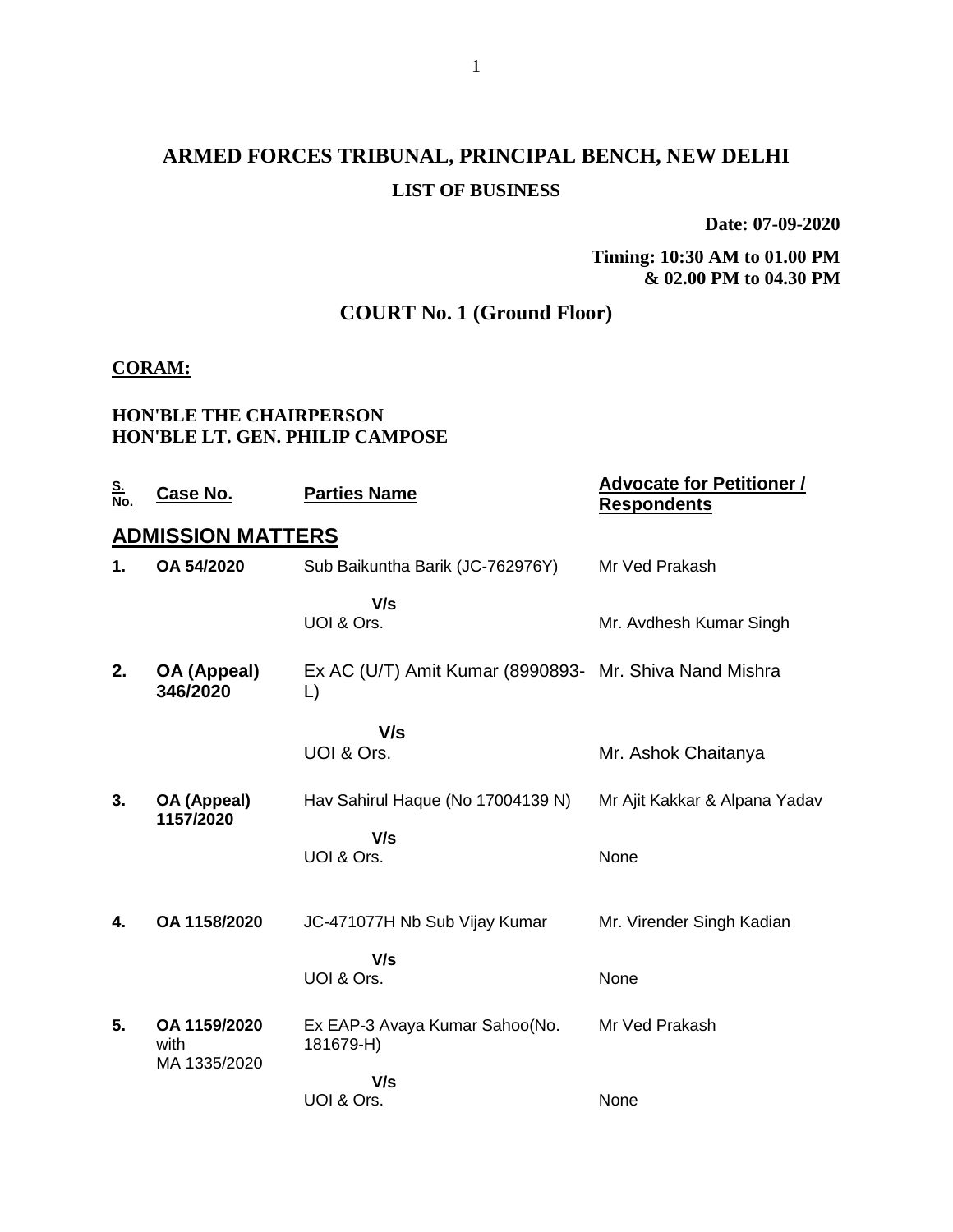**6. OA 1160/2020** with MA 1336/2020 Ex Sub Maj Jaybir Singh(JC-330912 M)  **V/s** UOI & Ors. Mr Durgesh Kumar Sharma None **7. OA 1161/2020** Ex RIS Kebal Singh Baghel (JC 245711-W)  **V/s** UOI & Ors. Mr Ved Prakash None **8. OA 1162/2020** with MA 1337/2020 Ex Col Vipin Raj Sirohi (IC-54492X)  **V/s** UOI & Ors. Ms Archana Ramesh None **9. OA 1163/2020** with MA 1338/2020 Sgt Abhishek Kumar (Retd) (No 712154)  **V/s** UOI & Ors. Mr Manoj Kumar Gupta None **MA (OTHERS) 10. MA 1340/2020** in OA 1386/2019 JC-452202K Sub Sucha Singh  **V/s** UOI & Ors. Ms. Archana Ramesh Ms. Suman Chauhan **PLEADINGS NOT COMPLETE**

| 11. | OA 1626/2019<br>with | No. 6921241-P Nk Ram Kumar                     | Ms. Archana Ramesh     |
|-----|----------------------|------------------------------------------------|------------------------|
|     | MA 817/2020          | V/s<br>UOI & Ors.                              | Mr. Satya Ranjan Swain |
| 12. | OA 2046/2019         | No. 2683975F Sep/ DSC Hari Ram Mr. U S Maurya  |                        |
|     |                      | V/s<br>UOI & Ors.                              | Mr Ashok Chaitanya     |
| 13. | OA 2047/2019         | No 7240226Y Sep/DSC Nand<br><b>Kumar Singh</b> | Mr US Maurya           |
|     |                      | V/s<br>UOI & Ors.                              | None                   |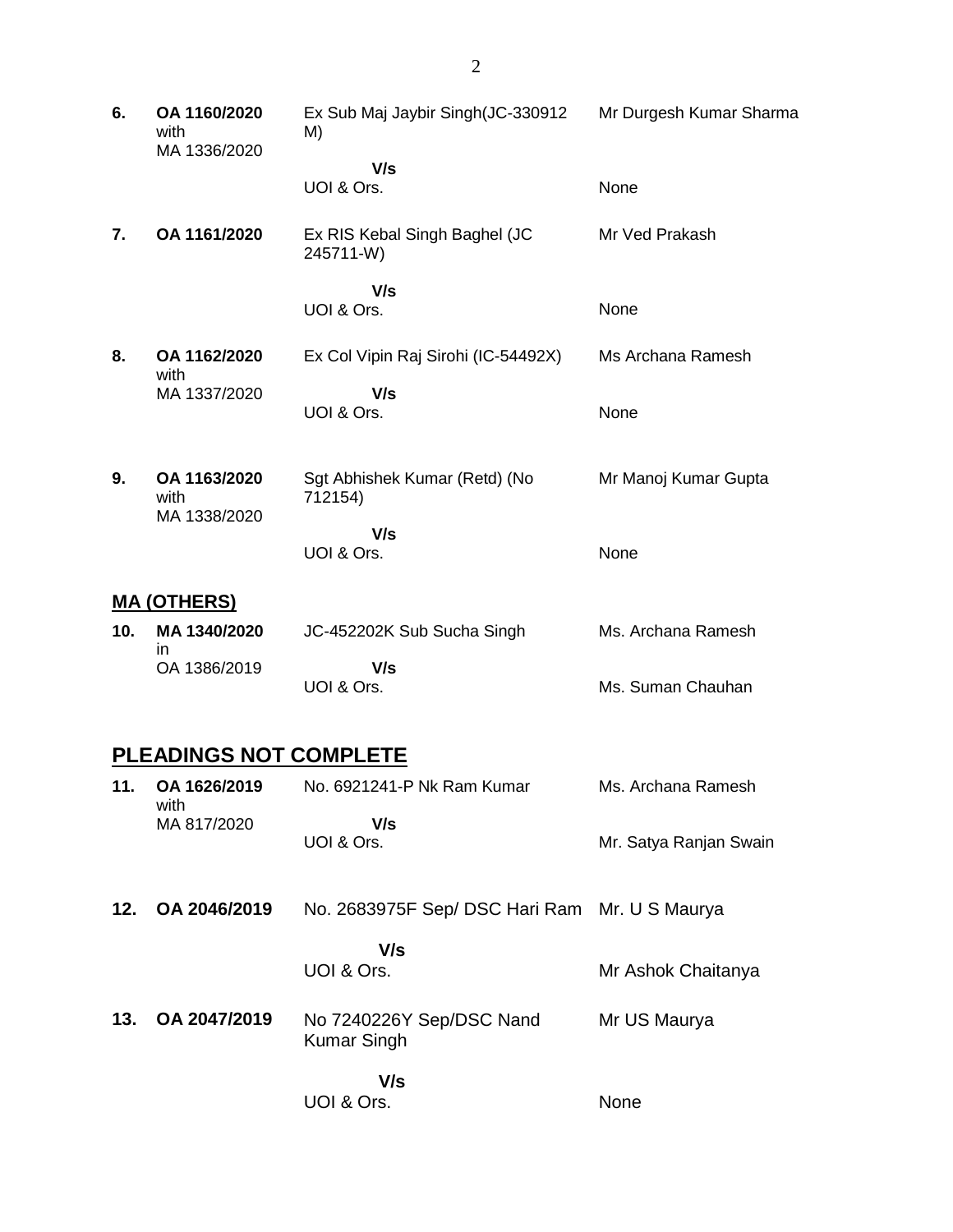| 14. | OA 2048/2019         | Hav/DSC Tejpal (No 10314640 L)                      | Mr US Maurya                             |
|-----|----------------------|-----------------------------------------------------|------------------------------------------|
|     |                      | V/s<br>UOI & Ors.                                   | <b>Mr Arvind Patel</b>                   |
| 15. | OA 2050/2019<br>with | No 14593124X Sep /DSC Ram<br><b>Prahalad Prasad</b> | Mr US Maurya                             |
|     | MA 1334/2020         | V/s<br>UOI & Ors.                                   | Mr Karan Singh Bhati, Sr<br><b>CGSC</b>  |
| 16. | OA 2052/2019         | Sep/DSC Prithvi Singh (No<br>4071267 X)             | Mr US Maurya                             |
|     |                      | V/s<br>UOI & Ors.                                   | None                                     |
| 17. | OA 2056/2019         | No. 13899990-X Sep Jitendra<br>Pratap Singh         | Mr. Virender Singh Kadian                |
|     |                      | V/s<br>UOI & Ors.                                   | Mr. Shyam Narayan                        |
| 18. | OA 2057/2019         | No. 13694540-M L/Nk DSC<br>Yogendra Kishor          | Mr. U S Maurya                           |
|     |                      | V/s<br>UOI & Ors.                                   | Mr Harish V Shankar                      |
| 19. | OA 2384/2019         | No 13616559Y Sep DSC Nirottam<br>Singh              | Mr US Maurya                             |
|     |                      | V/s<br>UOI & Ors.                                   | Mr Satya Ranjan Swain                    |
| 20. | OA 2397/2019         | L/Nk Karna Bahadur Kunwar<br>$(5451173-H)$          | Mr. Narender Kaushik &<br>Pankaj Kaushik |
|     |                      | V/s<br>UOI & Ors.                                   | Mr Harish V Shankar                      |
| 21. | OA 2399/2019         | LNk Chanda Oraon (No 4267778<br>N)                  | Mr Narender Kaushik &<br>Pankaj Kaushik  |
|     |                      | V/s<br>UOI & Ors.                                   | <b>Mr Arvind Patel</b>                   |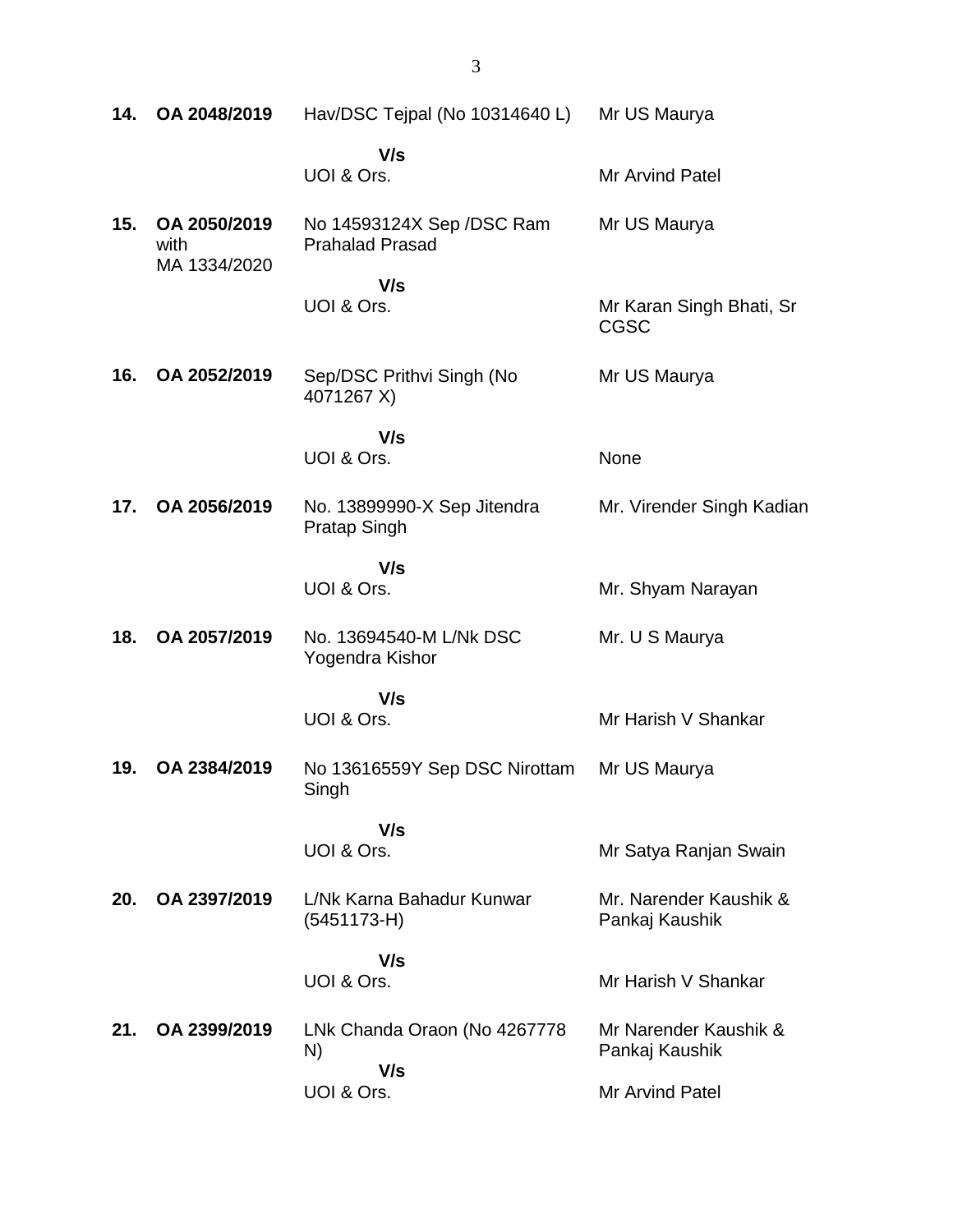| 22.         | OA 30/2020                          | No 4078913M Sep/DSC Mohan<br>Singh                                    | Mr US Maurya                                     |  |
|-------------|-------------------------------------|-----------------------------------------------------------------------|--------------------------------------------------|--|
|             |                                     | V/s                                                                   |                                                  |  |
|             |                                     | UOI & Ors.                                                            | Ms. Jyotsna Kaushik                              |  |
| 23.         | OA 101/2020<br>with<br>MA 1333/2020 | Sep/DSC Abhilash Kumar (No<br>15369263 P)                             | Mr US Maurya                                     |  |
|             |                                     | V/s                                                                   |                                                  |  |
|             |                                     | UOI & Ors.                                                            | Mr. J S Rawat                                    |  |
| 24.         | OA 103/2020                         | No. 1080355-M L/Nk/DSC Ravindra Mr. U S Maurya<br><b>Kumar Pandey</b> |                                                  |  |
|             |                                     | V/s                                                                   |                                                  |  |
|             |                                     | UOI & Ors.                                                            | Mr. Satya Ranjan Swain                           |  |
| 25.         | OA 155/2020<br>with<br>MA 1249/2020 | No. 15355938-Y Ex Nk/DSC Jami<br>Demudu                               | Mr. U S Maurya                                   |  |
|             |                                     | V/s                                                                   |                                                  |  |
|             |                                     | UOI & Ors.                                                            | Ms. Barkha Babbar                                |  |
| 26.         | OA 156/2020<br>with<br>MA 1332/2020 | No. 9419934-N Ex Sep/DSC Purna Mr. U S Maurya<br><b>Bahadur Limbu</b> |                                                  |  |
|             |                                     | V/s                                                                   |                                                  |  |
|             |                                     | UOI & Ors.                                                            | Mr Anil Gautam                                   |  |
| 27.         | OA (Appeal)<br>388/2020<br>with     | Ex Hav Bhupinder Singh Bhadwal<br>(4275164-A)                         | Mr. Ajit Kakkar & Associates                     |  |
|             | MA 788/2020                         | V/s                                                                   |                                                  |  |
|             |                                     | UOI & Ors.                                                            | Mr. Karan Singh Bhati, Sr.<br><b>CGSC</b>        |  |
| 28.         | OA 430/2020<br>(End of Bd)          | Lt Col VB Pandey (IC 68609 W)                                         | Mr Shree Prakash Sinha and<br><b>Anand Kumar</b> |  |
|             |                                     | V/s<br>UOI & Ors.                                                     | Dr. Vijendra Singh Mahndiyan                     |  |
| <b>WITH</b> |                                     |                                                                       |                                                  |  |
| 29.         | OA 570/2020<br>(End of Bd)          | Major Ravindra Singh Mahla (IC<br>72723-L)                            | Mr. Anand kumar                                  |  |
|             |                                     | V/s<br>UOI & Ors.                                                     | Mr. Shyam Narayan                                |  |
|             |                                     |                                                                       |                                                  |  |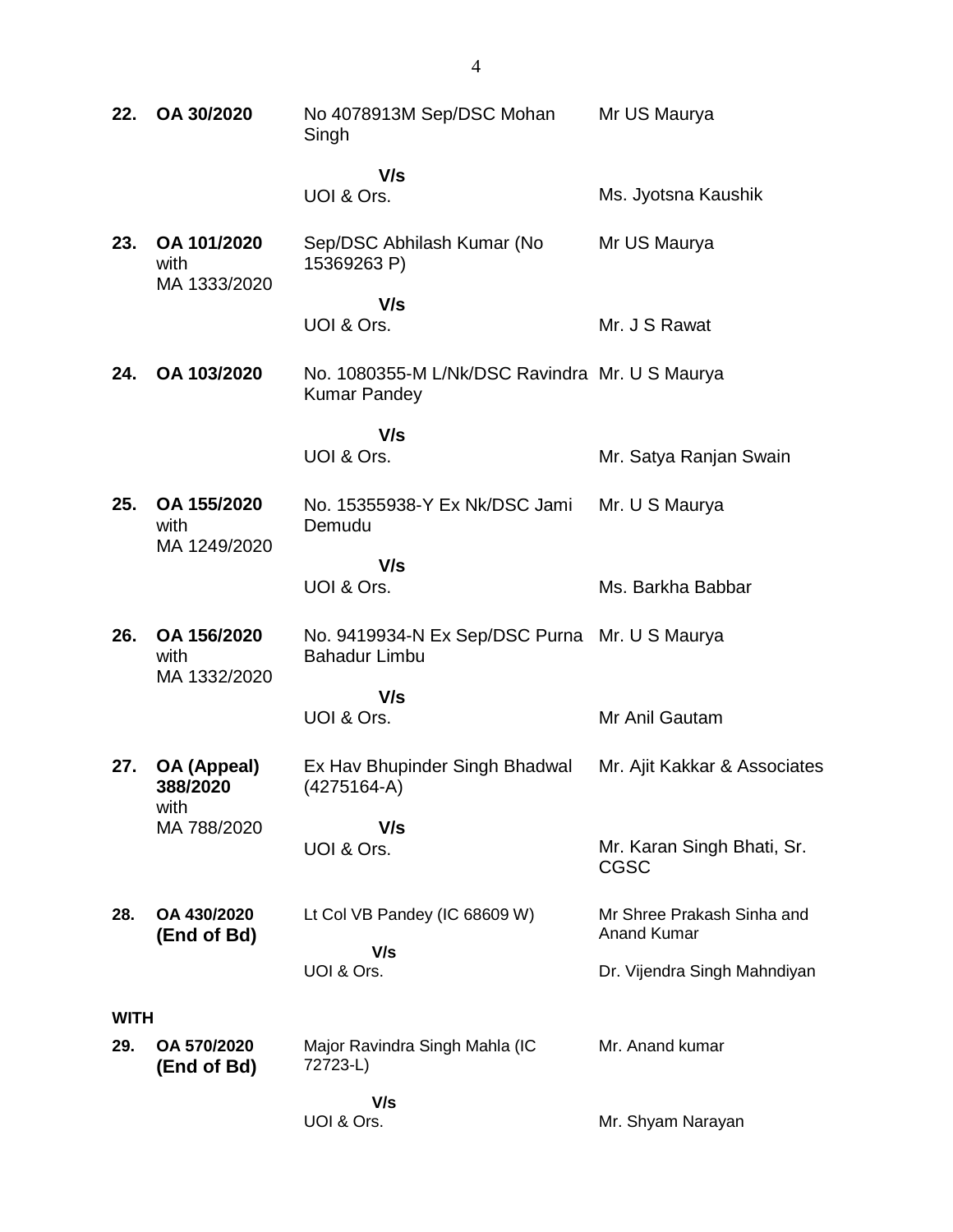## **PLEADINGS COMPLETE**

#### **DATES WILL BE GIVEN BY THE TRIBUNAL OFFICER - ORDERS WILL BE UPLOADED ON THE WEBSITE 30. OA 135/2009** Hav/Clk Khyali Singh  **V/s** UOI & Ors. Mr. S. S. Pandey Mr Harish V Shankar **WITH 31. OA 1932/2017** with MA 1474/2017 No. 14618565F Hav Tech Comn Trilok Singh  **V/s** UOI & Ors. Mr. S S Pandey & Associates Mr Anil Gautam **WITH 32. OA 1990/2017** with MA 1507/2017 No.14618288F CHM Arjun Singh  **V/s** UOI & Ors. Mr. S S Pandey & Associates None for R 1-4, None for R 5- 9 **WITH 33. OA 61/2015** with MA 75/2015 Sub/SKT N Mohanan Nair  **V/s** UOI & Ors. Mr. S S Pandey Mr V Pattabhi Ram **WITH 34. OA 270/2016** Sub /Skt Meghsyam Singh Sinsinwar  **V/s** UOI & Ors. Mr. S S Pandey Mr Harish V Shankar **35. OA 165/2018** No.15385825-L Hav (TTC) Dullal Prasad Pal  **V/s** UOI & Ors. Mr. Ajit Kakkar Mr Prabodh Kumar **WITH 36. OA 61/2019** with MA 913/2020 Hav Gajraj (6935193-L)  **V/s** UOI & Ors. Mr. Ajit Kakkar Mr. Avdhesh Kumar Singh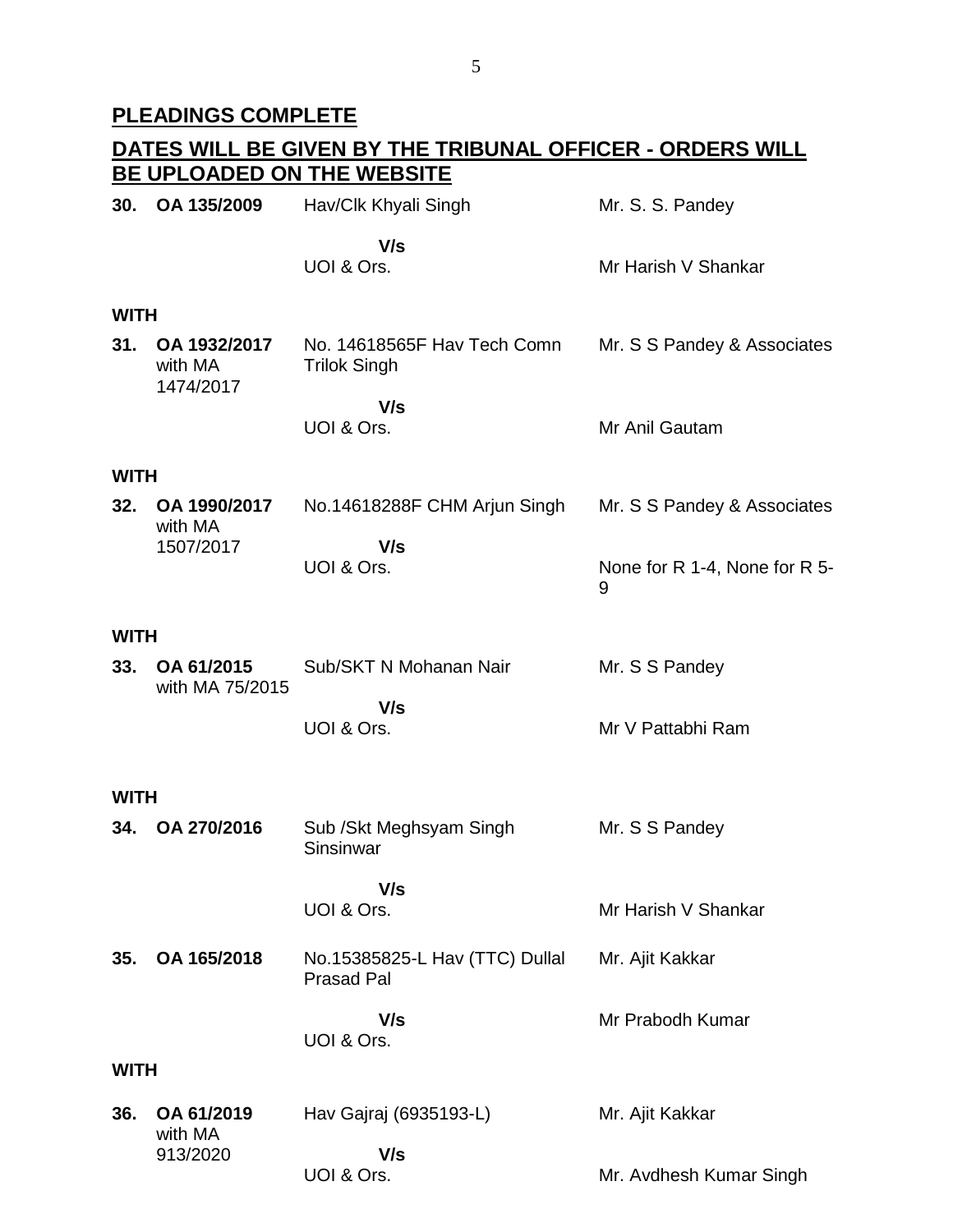# **WITH**

| 37. | OA 768/2019<br>with MA<br>986/2020 | No. 15385944-F Hav (TTC) Rajbir Mr. Ajit Kakkar & Associates<br>Singh |                                           |
|-----|------------------------------------|-----------------------------------------------------------------------|-------------------------------------------|
|     |                                    | V/s<br>UOI & Ors.                                                     | Ms. Barkha Babbar                         |
|     |                                    |                                                                       |                                           |
| 38. | OA 1483/2018                       | NTS-17570M Maj Kamlesh Kumar<br>V/s                                   | Mr. Ajit Kakkar                           |
|     |                                    | UOI & Ors.                                                            | Mr. Karan Singh Bhati, Sr.<br><b>CGSC</b> |
| 39. | OA 623/2019<br>with                | Sqn Ldr Tirtha Sen (No 14984 L)<br>(Veteran)                          | Mr Ajai Bhalla                            |
|     | MA 1200/2019                       | V/s                                                                   |                                           |
|     |                                    | UOI & Ors.                                                            | Mr Anil Gautam                            |
| 40. | OA 2049/2019                       | LNk/DSC S Ramesh Kumar Babu<br>(No 14612683 Y)                        | Mr US Maurya                              |
|     |                                    | V/s<br>UOI & Ors.                                                     |                                           |
|     |                                    |                                                                       | Mr Neeraj, Sr CGSC                        |
| 41. | OA 27/2020                         | No. 2883907-X Sep/DSC Suresh<br><b>Chand Sharma</b><br>V/s            | Mr. U S Maurya                            |
|     |                                    | UOI & Ors.                                                            | Mr. Arvind Kumar                          |
| 42. | OA 32/2020                         | Sep/DSC Tajveer Singh (No<br>15105863 M)                              | Mr US Maurya                              |
|     |                                    | V/s                                                                   |                                           |
|     |                                    | UOI & Ors.                                                            | Mr. Shyam Narayan                         |
| 43. | OA 104/2020                        | No. 14824933-L Sep/DSC<br>Kamatham Venkataiah                         | Mr. U S Maurya                            |
|     |                                    | V/s                                                                   |                                           |
|     |                                    | UOI & Ors.                                                            | Mr. Shyam Narayan                         |
| 44. | OA 105/2020                        | No 10545394W LNk/DSC Chain<br>Singh                                   | Mr US Maurya                              |
|     |                                    | V/s<br>UOI & Ors.                                                     | Mr. Arvind Patel                          |
|     |                                    |                                                                       |                                           |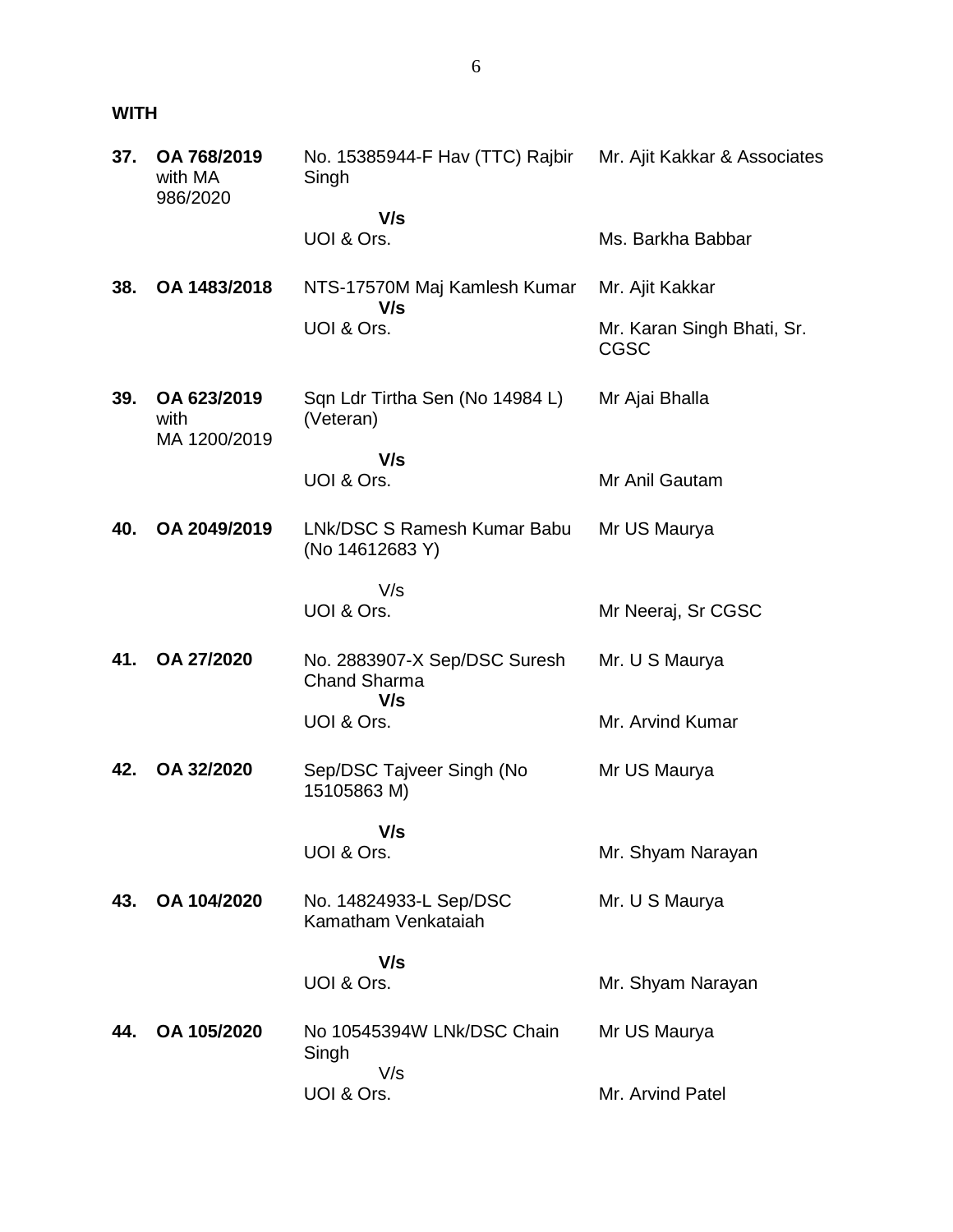# **ARMED FORCES TRIBUNAL, PRINCIPAL BENCH, NEW DELHI LIST OF BUSINESS**

**Date: 07-09-2020**

### **Timing: 10:30 AM to 01.00 PM & 02.00 PM to 04.30 PM**

# **COURT No. 2 (Ground Floor)**

# **THIS BENCH WILL NOT ASSEMBLE TODAY**

# **CORAM:**

## **HON'BLE MS. JUSTICE SUNITA GUPTA HON'BLE AIR MARSHAL B.B.P. SINHA**

| <u>S.<br/>No.</u> | <u>Case No.</u>                    | <b>Parties Name</b>                                                                                      | <b>Advocate for Petitioner /</b><br>Respondents |
|-------------------|------------------------------------|----------------------------------------------------------------------------------------------------------|-------------------------------------------------|
|                   | <b>ADMISSION MATTERS</b>           |                                                                                                          |                                                 |
| 1.                | OA 298/2020                        | $Ex EM(R)$ I Ravi Dalal (210887-R)                                                                       | Mr. Ved Prakash                                 |
|                   |                                    | V/s<br>UOI & Ors.                                                                                        | None                                            |
|                   | <u>MA (EXECUTION)</u>              |                                                                                                          |                                                 |
| 2.                | MA 757/2017                        | Ex Col Jaswant Singh                                                                                     | Mr K Ramesh                                     |
|                   | in<br>OA 1052/2015                 | V/s<br><b>UOI &amp; Ors</b>                                                                              | Dr Vijendra Singh Mahndiyan                     |
| 3.                | MA 375/2018<br>in<br>OA 74/2010    | No.6905369 Ex Sep Rai Singh<br>(Since Deceased) Thru Smt. Meena<br>Devi his legal represenatative<br>V/s | Mr. S S Pandey & Associates                     |
|                   |                                    | <b>UOI &amp; Ors</b>                                                                                     | None                                            |
| 4.                | MA 2080/2018<br>in<br>OA 1078/2017 | No 14610749L Ex Cfn Satyabir<br>Singh                                                                    | Mr. JP Sharma & Associates                      |
|                   |                                    | V/s                                                                                                      |                                                 |
|                   |                                    | <b>UOI &amp; Ors</b>                                                                                     | Mr. Ashok Chaitanya                             |
| 5.                | MA 1529/2019<br>in<br>OA 407/2016  | Smt Saroj Devi W/o Late Havildar<br>Rambir                                                               | Ms Archana Ramesh                               |
|                   |                                    | V/s                                                                                                      |                                                 |
|                   |                                    | <b>UOI &amp; Ors</b>                                                                                     | Mr. Ashok Chaitanya                             |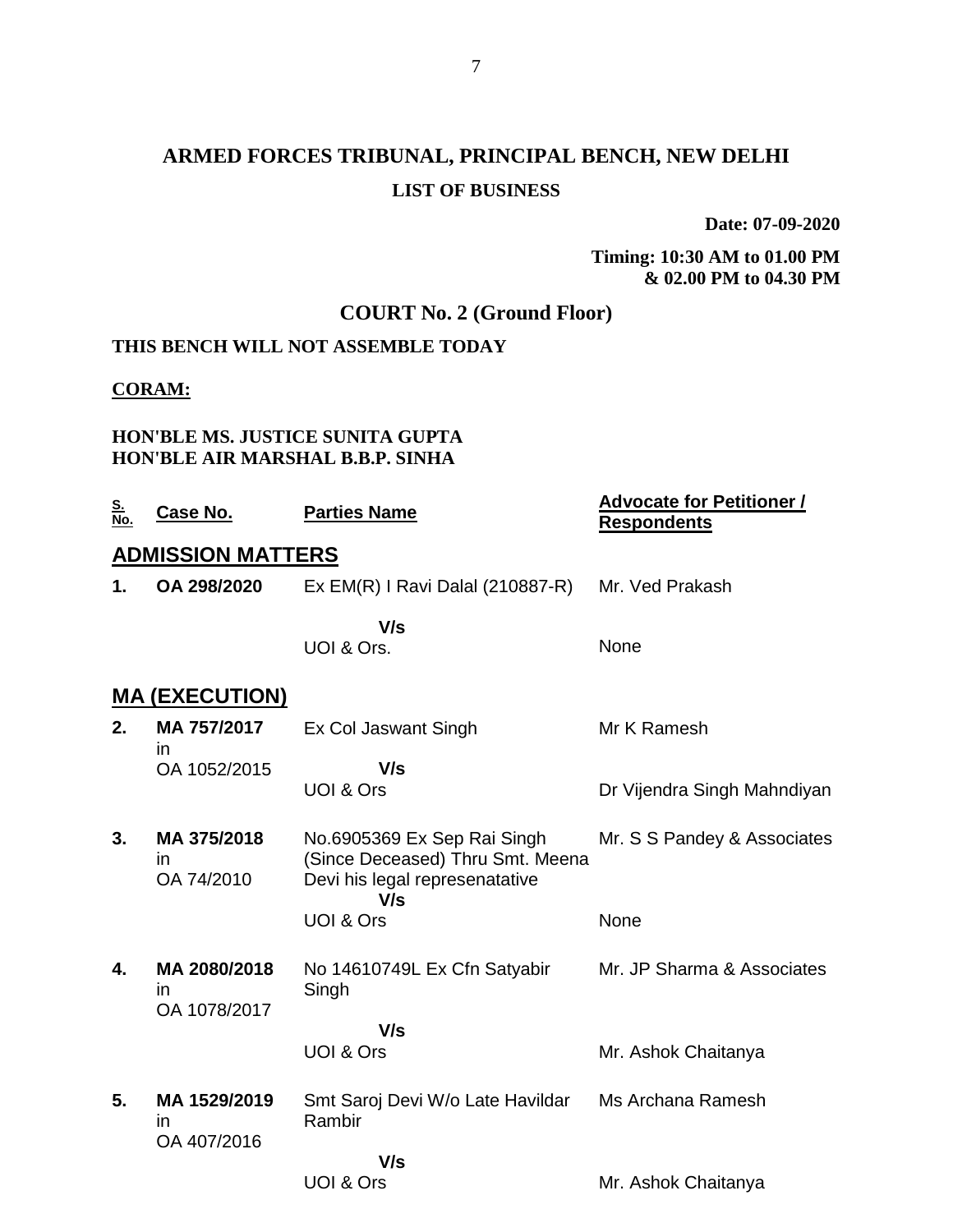| 6.         | MA 2327/2019<br>ın                       | No. 10315465-N L/Nk Sushil Kumar Ms. Archana Ramesh            |                                                                                      |
|------------|------------------------------------------|----------------------------------------------------------------|--------------------------------------------------------------------------------------|
|            | OA 446/2014                              | V/s<br>UOI & Ors.                                              | None                                                                                 |
|            | <u>MA (OTHERS)</u>                       |                                                                |                                                                                      |
| 7.         | MA 3312/2019 & UOI & Ors<br>MA 3313/2019 |                                                                | Mr AK Gautam                                                                         |
|            | $\mathsf{I}$<br>OA 1062/2017             | V/s<br>Maj Naveen Khare (Retd) (IC-<br>59467H)                 | Mr. V S Kadian                                                                       |
| <b>RAS</b> |                                          |                                                                |                                                                                      |
| 8.         | RA 13/2019<br>with<br>MA 1353/2019       | IC-34864W Maj Vinoy Krishna<br>(Retd)                          | Mr. SM Dalal & Ajay Yadav                                                            |
|            | $\mathsf{I}$<br>OA 551/2015              | V/s<br><b>UOI &amp; Ors</b>                                    | Mr. Anil Gautam                                                                      |
|            | <b>PLEADINGS NOT COMPLETE</b>            |                                                                |                                                                                      |
| 9.         | OA 1635/2018                             | Smt Reetu Singh W/O No<br>2701231F Ex Gnr Ravindra Singh       | Mr. VS Kadian                                                                        |
|            |                                          | V/s<br>UOI & Ors.                                              | None for R- 1, 2, 4, 5 & 7, Ms.<br>Anjali Vohra for R-3 and<br>Mr. SS Pandey for R-6 |
| 10.        | OA 1903/2018                             | Ex HFO Kamlesh Kumar (No<br>660188)                            | Mr Virender Singh Kadian                                                             |
|            |                                          | V/s<br>UOI & Ors.                                              | Mr. V Pattabhi Ram                                                                   |
| 11.        | OA 511/2019<br>with<br>MA 1083/2019      | Ex Nk Sukhdev Singh (No 2490061 Mr Virender Singh Kadian<br>W) |                                                                                      |
|            |                                          | V/s                                                            |                                                                                      |
|            |                                          | UOI & Ors.                                                     | Mr. Avdhesh Kumar Singh                                                              |
| 12.        | OA (Appeal)<br>728/2019<br>with          | No. 921473-L Cpl Sumit Kumar<br>Sharma                         | Mr. Vinod Dubey                                                                      |
|            | MA 1341/2020                             | V/s<br>UOI & Ors.                                              | Mr. Harish V Shankar                                                                 |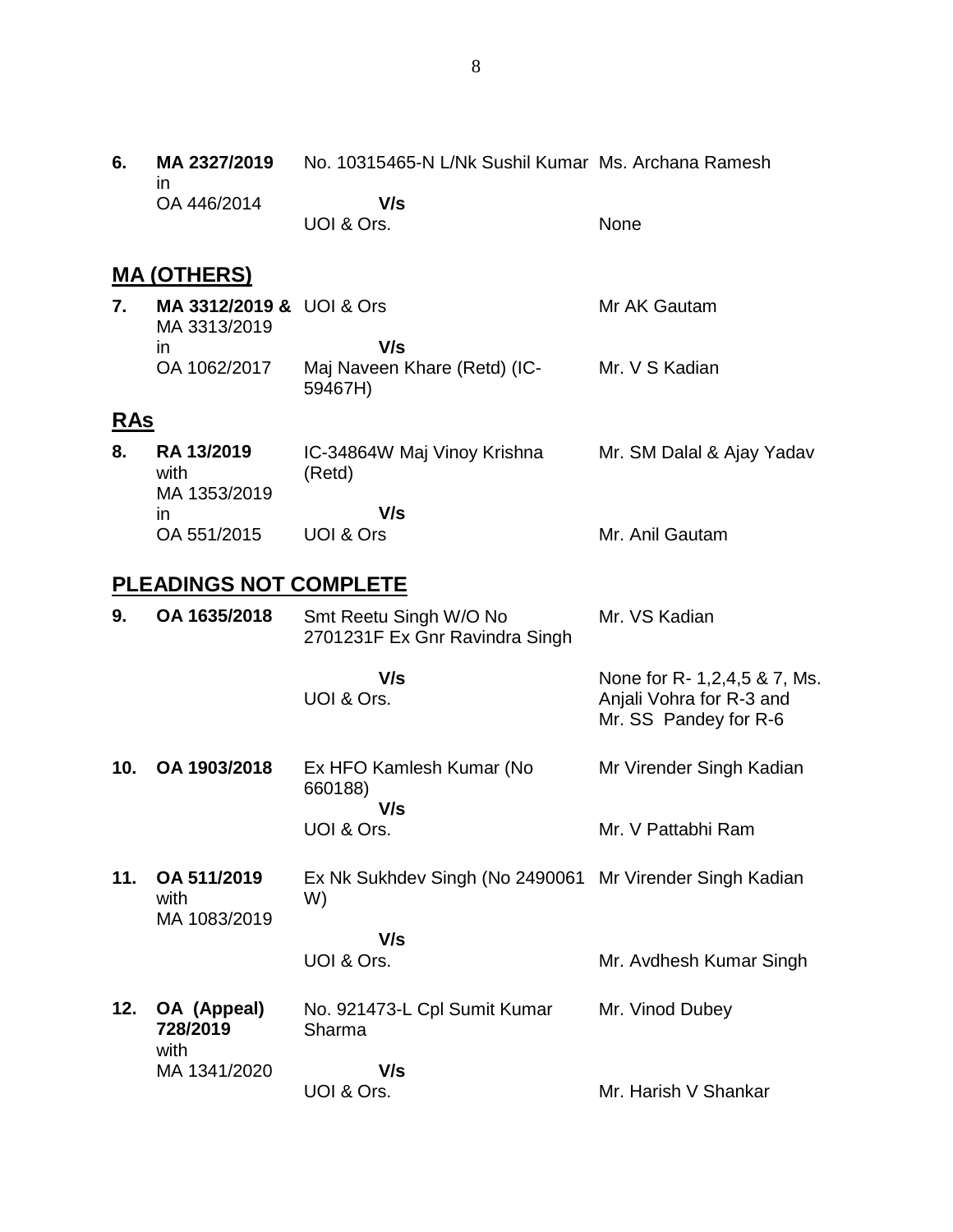| 13.         | OA 1225/2019              | No. 17815 Gp Capt N S Ghotra<br>(Retd.)                          | Mr. M K Gaur & K K Prasad                                   |
|-------------|---------------------------|------------------------------------------------------------------|-------------------------------------------------------------|
|             |                           | V/s<br>UOI & Ors.                                                | Ms. Jyotsna Kaushik                                         |
| 14.         | OA 1355/2019              | Ex MWO Harendra Kumar Singh<br>(No 649547)                       | Mr Baljeet Singh                                            |
|             |                           | V/s<br>UOI & Ors.                                                | Mr. Harish V Shankar                                        |
|             | <b>PLEADINGS COMPLETE</b> |                                                                  |                                                             |
|             |                           | <u>DATES WILL BE GIVEN BY THE TRIBUNAL OFFICER - ORDERS WILL</u> |                                                             |
| 15.         | OA (Appeal)<br>678/2015   | BE UPLOADED ON THE WEBSITE<br>Ex Capt Upendra                    | Mr. S S Pandey                                              |
|             |                           | V/s<br>UOI & Ors.                                                | Mr Karan Singh Bhati, Sr<br><b>CGSC with Mr Anil Gautam</b> |
| <b>WITH</b> |                           |                                                                  |                                                             |
| 16.         | OA (Appeal)<br>679/2015   | Ex Col Dinesh Pathania                                           | Mr. S S Pandey                                              |
|             |                           | V/s<br>UOI & Ors.                                                | Mr Karan Singh Bhati, Sr<br><b>CGSC</b>                     |
| <b>WITH</b> |                           |                                                                  |                                                             |
| 17.         | OA (Appeal)<br>822/2015   | Ex Rfn Abbas Hussain                                             | Mr. S S Pandey                                              |
|             |                           | V/s<br>UOI & Ors.                                                | Mr VS Tomar                                                 |
| <b>WITH</b> |                           |                                                                  |                                                             |
| 18.         | OA (Appeal)<br>793/2015   | Ex Hav Devender Kumar & Ors.                                     | Mr Anand Kumar                                              |
|             |                           | V/s<br>UOI & Ors.                                                | Mr V Pattabhi Ram                                           |
| 19.         | OA 341/2016               | Brig Akhil Bandhu Joshi (Retd)                                   | Mr. I S Singh & Abhishek<br>Singh                           |
|             |                           | V/s<br>UOI & Ors.                                                | Mr Karan Singh Bhati, Sr<br><b>CGSC</b>                     |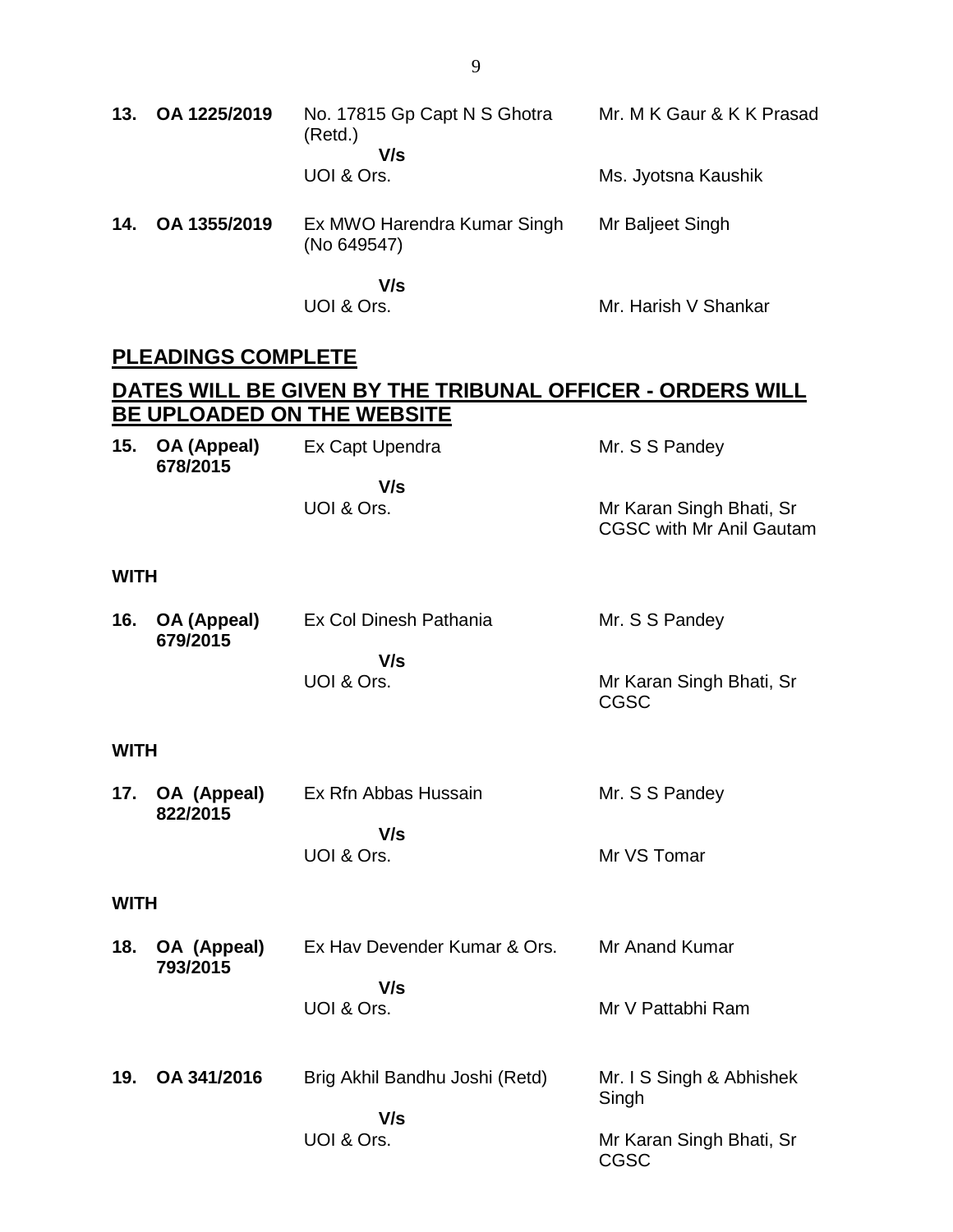| 20. | OA 622/2016<br>with                     | Lt Col S K Nagrath (Retd.)                                                                 | Mr SM Dalal                                          |
|-----|-----------------------------------------|--------------------------------------------------------------------------------------------|------------------------------------------------------|
|     | MA 453/2016                             | V/s<br>UOI & Ors.                                                                          | Mr JS Rawat                                          |
| 21. | OA 1167/2016                            | Smt. Lochanabai Babarao Kamble                                                             | Mr. V S Kadian                                       |
|     |                                         | V/s<br>UOI & Ors.                                                                          | Mr. Satya Ranjan Swain                               |
| 22. | OA 611/2018                             | 14929885P Ex Nk Mayank<br>Chaudhary                                                        | Mr. V S Kadian                                       |
|     |                                         | V/s<br>UOI & Ors.                                                                          | Mr SD Windlesh for R 1-3, Ms<br>Anjali Vohra for R-4 |
| 23. | OA 1373/2018<br>with                    | Col Kanwar Jai Chand (Retd) (SL<br>2197)                                                   | Mr Shakti Chand Jaidwal                              |
|     | MA 1365/2018                            | V/s<br>UOI & Ors.                                                                          | Mr. Satya Ranjan Swain                               |
| 24. | OA 1582/2018                            | Smt Rajeshwari Devi W/O Late Hav Mr Ajit Kakkar<br>Ram Vir Singh Chouhan (No<br>14253509N) |                                                      |
|     |                                         | V/s<br>UOI & Ors.                                                                          | Mr. Avdhesh Kumar Singh                              |
| 25. | OA 1593/2018<br>with<br>MA 1938/2018    | No. 13987775-P Ex Rect Sanjay<br>Kumar                                                     | Mr. Y P Sharma & A K Tyagi                           |
|     |                                         | V/s<br>UOI & Ors.                                                                          | Mr. Y P Singh                                        |
| 26. | OA 1831/2018<br>with                    | Smt. Narmada W/O Late Nk<br>Ramkishan Sharma (14469084-N)                                  | Mr. Praveen Kumar                                    |
|     | MA 2034/2018                            | V/s<br>UOI & Ors.                                                                          | Mr. Arvind Patel                                     |
| 27. | OA 1889/2018<br>with                    | JC-540787L Ex Sub Mahendra<br>Singh                                                        | Mr. VS Kadian                                        |
|     | MA 1593/2019                            | V/s<br>UOI & Ors.                                                                          | None                                                 |
| 28. | OA (Appeal)<br>704/2019<br>(OA (Appeal) | MR-04873H Ex Lt Col Somnath<br>Bhattacharya                                                | Mr. Alok Kishore                                     |
|     | 30/2010 (RB,<br>Kolkata)                | V/s<br>UOI & Ors.                                                                          | Mr. Karan Singh Bhati, Sr.<br><b>CGSC</b>            |